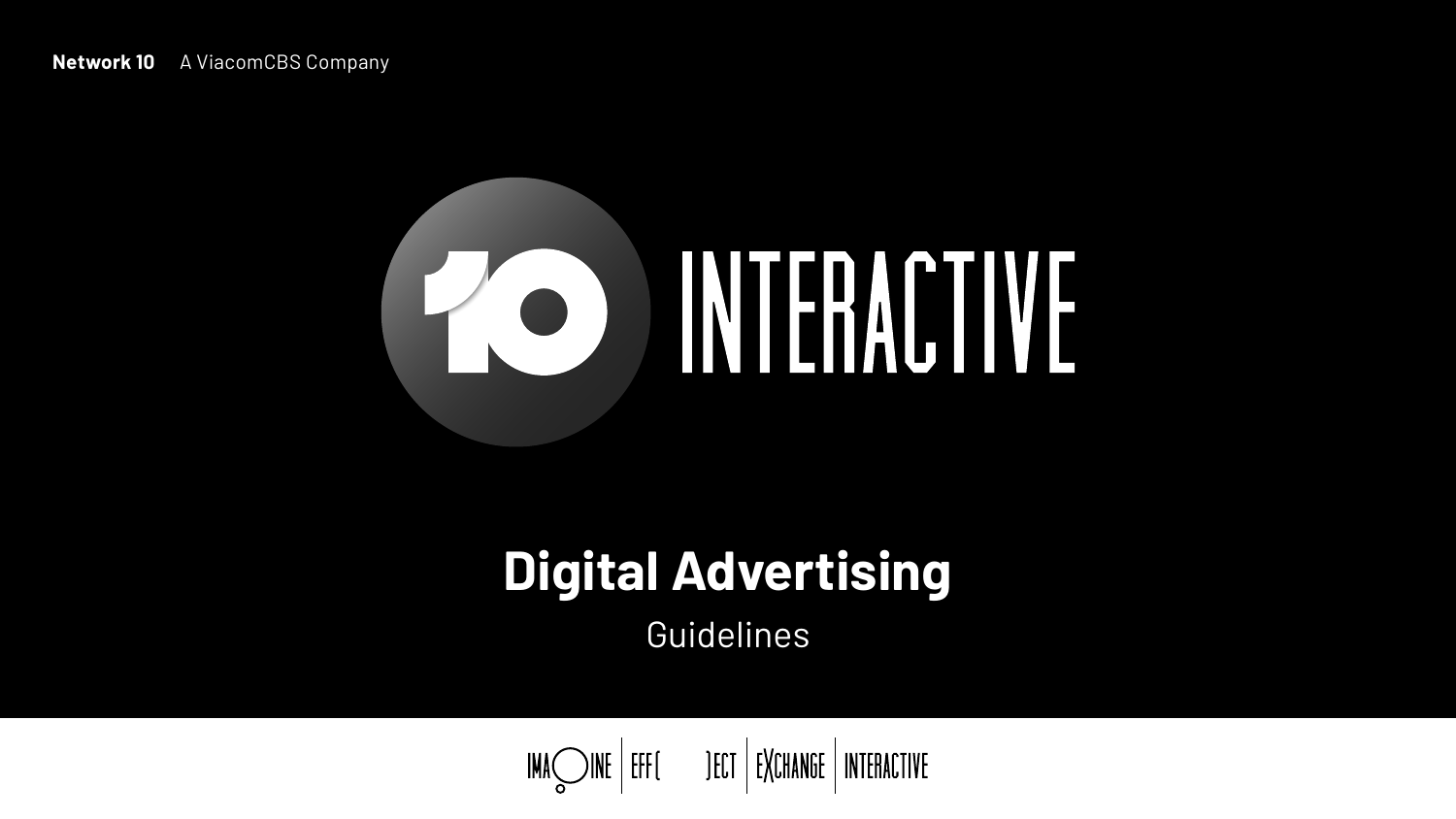# $\mathsf{IMA}\bigotimes \mathsf{INE}\Big|\mathsf{EFFI}\Big|\quad \mathsf{JET}\Big|\mathsf{E}\mathsf{XCHANGE}\Big|\mathsf{INIFHALTIVE}\Big.$

| $\blacksquare$ | a kacamatan |  |
|----------------|-------------|--|
|                |             |  |
|                |             |  |
|                |             |  |
|                |             |  |



70

# **Network 10** A ViacomCBS Company



| <b>Ad Format</b>                     | <b>Dimensions</b> | desktop              | mobile               | connected tv | app                        |
|--------------------------------------|-------------------|----------------------|----------------------|--------------|----------------------------|
| <b>Pre-roll &amp; Mid-roll Video</b> | 16:9              | M                    |                      |              | $\boldsymbol{\mathcal{U}}$ |
| <b>Leaderboard</b>                   | 728×90            | M                    | X                    |              | X                          |
| <b>Medium Rectangle</b>              | 300x250           | $\blacktriangledown$ | $\blacktriangledown$ |              | IX                         |
| <b>Mobile Banner</b>                 | 320x50            | X                    | $\blacktriangledown$ |              | X                          |
| <b>Skins</b>                         | see the specs     | <b>V</b>             |                      |              | X                          |

Click to get the full specs

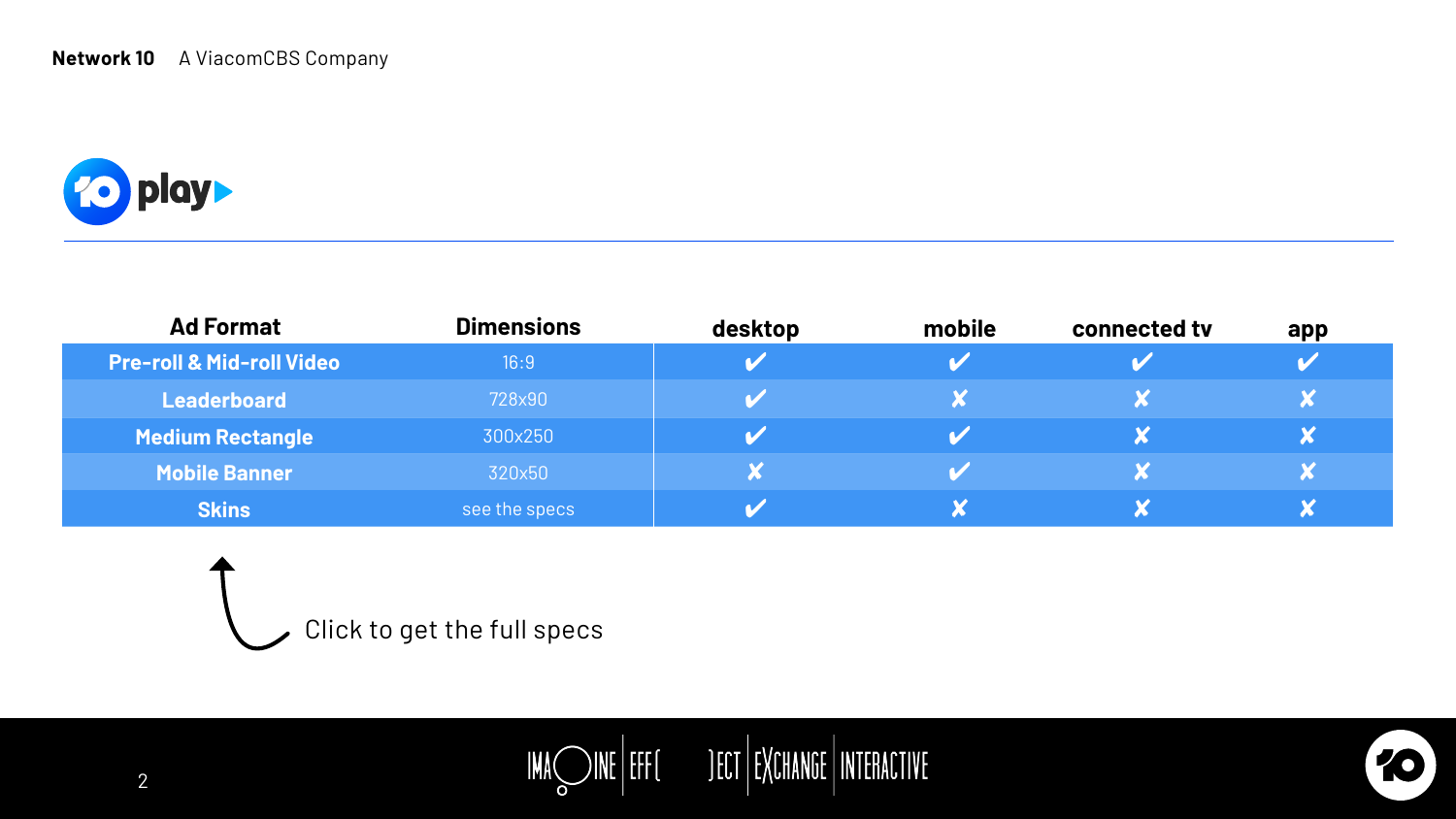# <span id="page-2-0"></span>**Pre-roll & Mid-roll Video 1/3**

# **NETWORK 10 HOSTED VIDEO IN STREAM AD IV. IMPORTANT NOTES GENERAL TO**

# **NETWORK 10 HOSTED ASSETS**

Available on

# IMAQ INE EFFE JECT EXCHANGE INTERACTIVE



### **Dimensions**

### **Slates**

# **Duration**

### **Audio**

# **Time line**

# **Frame Rate**

Minimum resolution of 1280x720

- Minimum resolution of I28Ux72U video must be submitted without leaders with-party" wrapping of any billing pixel is<br>No Black bars (i.e leaders, slates, countdowns). not allowed.
	- All tags must be SSL compliant. Client must provide https tags and assets (instead of http)
	- Max creatives: 10
	- Network 10 cannot accept two :15 second spots from the same or different brand(s)

#### **Min Size** No minimum as long as asset meets resolution and bit rate requirements

to form a :30 second commercial. Each brand's advertisement should stand alone and represent one commercial.

• Metrics provided to advertisers: Impressions, Clicks, Completion Rate, Time Spent Viewing and CTR.

**Max Size** 10 GB

Video must be submitted without leaders *(i.e leaders, slates, countdowns).*

**Video Bit Rate** Constant Bit Rate 15-30 Mbps Network 10 Accepts a variety of length creatives, standards include :15, :30, :60\*,:90\*.

**Codec(s)** MOV (H.264 High Profile) *Any odd length creative, please contact your Network 10 Sales Representative.*

*\*Anything longer than a :30 can only run in midroll inventory.*

2 Channels only, AAC Codec, 192 KBPS minimum, 16 or 24 bit only, 48 kHz Sample Rate.

**Audio Loudness Average:** -24 LUFS +/- 2 LUFS based on ATSC A/85 Measurement standard.

**Max Peak:** Should be between -8db and -10db never to exceed -6db.

3-5 business days traffic and testing leadtime from the receipt of the final asset.

**Frame Rate:** 25

**Color Space:** 4:2:2

Constant frame rate only

Remove any pull-down added for broadcast

Please make content progressive using adaptive de-interlace with no frame blending.

Apple prores 422 or Apple prores 422HQ

Interlaced video is not accepted.

# **CONTACTS**

# **VI. GENERAL NOTES**

# **Tracking Available Ad validation**

# **Questions about this opportunity**

Please contact your Network 10 representative.

**Technical questions about your creative** email: adops@networkten.com.au



Network 10 is able to run the full host of IAB tracking metrics. Including but not limited to:

- Impression
- Quartile Tracking: 25%, 50%, 75%, 100%
- Clicks
- Mute/Un-mute
- Full screen
- Blocking of video delivery is strictly prohibited by Network 10
- 1x1 tracking tags are accepted for monitoring only (No Java Script)
- Viewability can only be tracked via Vendor integration and is desktop only
- 1x1 tracking of viewability available. Measured via Google, based on MRC definition (50% pixels for 2 consecutive seconds)

# **LINKS**

**[PDF Link](https://drive.google.com/file/d/1lDbtml1P-iq73zDxaNGx_7qkpcwIJjrp/view)**

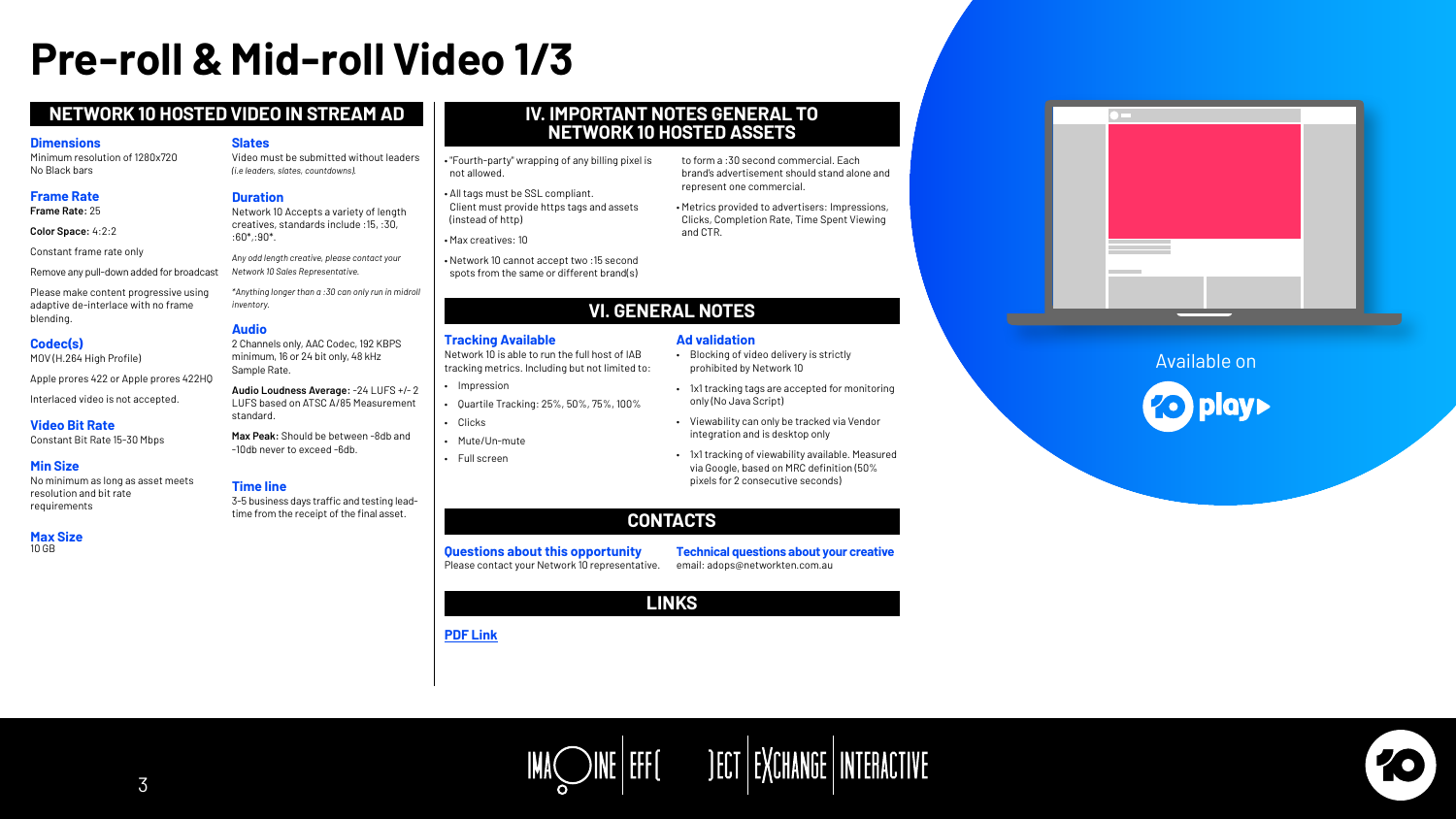# **Pre-roll & Mid-roll Video 2/3**

# **THIRD PARTY VAST SPECIFICATIONS**

# **ALL ASSETS BELOW ARE REQUIRED TO BE PRESENT IN THE VAST TAG**

Not available for live stream sponsorships or feature sponsorships. All assets for sponsored content must use the "Network 10 Hosted Video In-Stream Ad with Companion" specifications.

### **Aspect ratio**

**Codec**

#### **Duration**

**16:9** Video will auto-scale correctly

**Mezzanine File - .mov** (H.264 High Profile)

**mp4** (high profile)

**webm** (VP8 or VP9)

#### **Format**

**Frame Rate:** 25

Constant frame rate only

No de-interlacing with no frame blending

Remove any pull-down added for broadcast

#### **Audio**

**Mezzanine file:** 2 Channels only, AAC Codec, 192 KBPS minimum, 16 or 24 bit only, 48 kHz Sample Rate.

**mp4 assets:** 2 Channels only, AAC Codec, 192 KBPS minimum, 16 or 24 bit only, 48 kHz Sample Rate.

**webm assets:** 2 Channels only, VP8 or VP9 Codec, 128 KBPS minimum, 16 bit, 48 kHz Sample Rate.

**Audio loudness average:** -24 LUFS +/- 2 LUFS based on ATSC A/85 Measurement standard.

**Max peak:** Should be between -8db and -10db never to exceed -6db.

Network 10 accepts a variety of length creatives, standards include :6\*, :15, :30, :60\*, :90\*.

Any tag submitted must contain creative of all the same length.

For example, if a tag contains a :15, it must only contain a :15, but can rotate up to 10 creatives. If 30s are part of the creative rotation, they must be submitted in a second tag, that only contains 30 second creative (Max rotation of 10).

\*6 sec assets are only available for pre-roll inventory.

\*Assets longer than :30 are only available for mid-roll inventory.

| <b>Bit rate</b>             | <b>Codecs accepted Min dimensions</b> |           | <b>Max file size</b>                         | <b>Use cases</b>                                                         |
|-----------------------------|---------------------------------------|-----------|----------------------------------------------|--------------------------------------------------------------------------|
| 15-30 Mbps                  | H.264<br>(High profile)               | 1920x1080 | 1.7 <sub>GB</sub>                            | <b>Mezzanine File</b><br><b>Required for SSAI</b><br><b>Environments</b> |
| 2,100 kbps<br>+/- 50 kbps   | H.264<br>(High profile)               | 1024x576  | $:15 - 4.5MB$<br>$:30 - 9MB$<br>$:60 - 18MB$ | High<br>bandwidth<br>users                                               |
| 1,500 kbps<br>$+/- 50$ kbps | H.264<br>(High profile)               | 960x540   | $:15 - 3.5MB$<br>$:30 - 7MB$<br>$:60 - 14MB$ | <b>Standard asset</b><br>for most users<br>and pre roll                  |
| 750 kbps<br>$+/- 50$ kbps   | H.264<br>(High profile)               | 768x432   | $:15 - 1MB$<br>$:30 - 2MB$<br>$:60 - 4MB$    | Low<br>bandwidth<br>users                                                |
| 375 kbps<br>+/- 50 kbps     | H.264<br>(High profile)               | 640x360   | $:15 - 4.5MB$<br>$:30 - 9MB$<br>$:60 - 18MB$ | High<br>bandwidth<br>users                                               |
| 2,000 kbps<br>$+/- 50$ kbps | <b>WebM</b><br>(VP8 or VP9)           | 1920x1080 | $:15 - 4MB$<br>$:30 - 8MB$<br>$:60 - 16MB$   | <b>Older Browser</b><br>Versions, high<br>bandwidth                      |
| 700 kbps<br>$+/- 50$ kbps   | <b>WebM</b><br>(VP8 or VP9)           | 854x480   | $:15 - 2MB$<br>$:30 - 4MB$<br>$:60 - 8MB$    | <b>Older Browser</b><br><b>Versions</b>                                  |
| 360 kbps<br>+/-50 kbps      | <b>WebM</b><br>(VP8 or VP9)           | 640x360   | $:15 - 1MB$<br>$:30 - 2MB$<br>$:60 - 4MB$    | <b>Older Browser</b><br>Versions, low<br>bandwidth                       |





# IMAQ INE EFFE JECT EXCHANGE INTERACTIVE

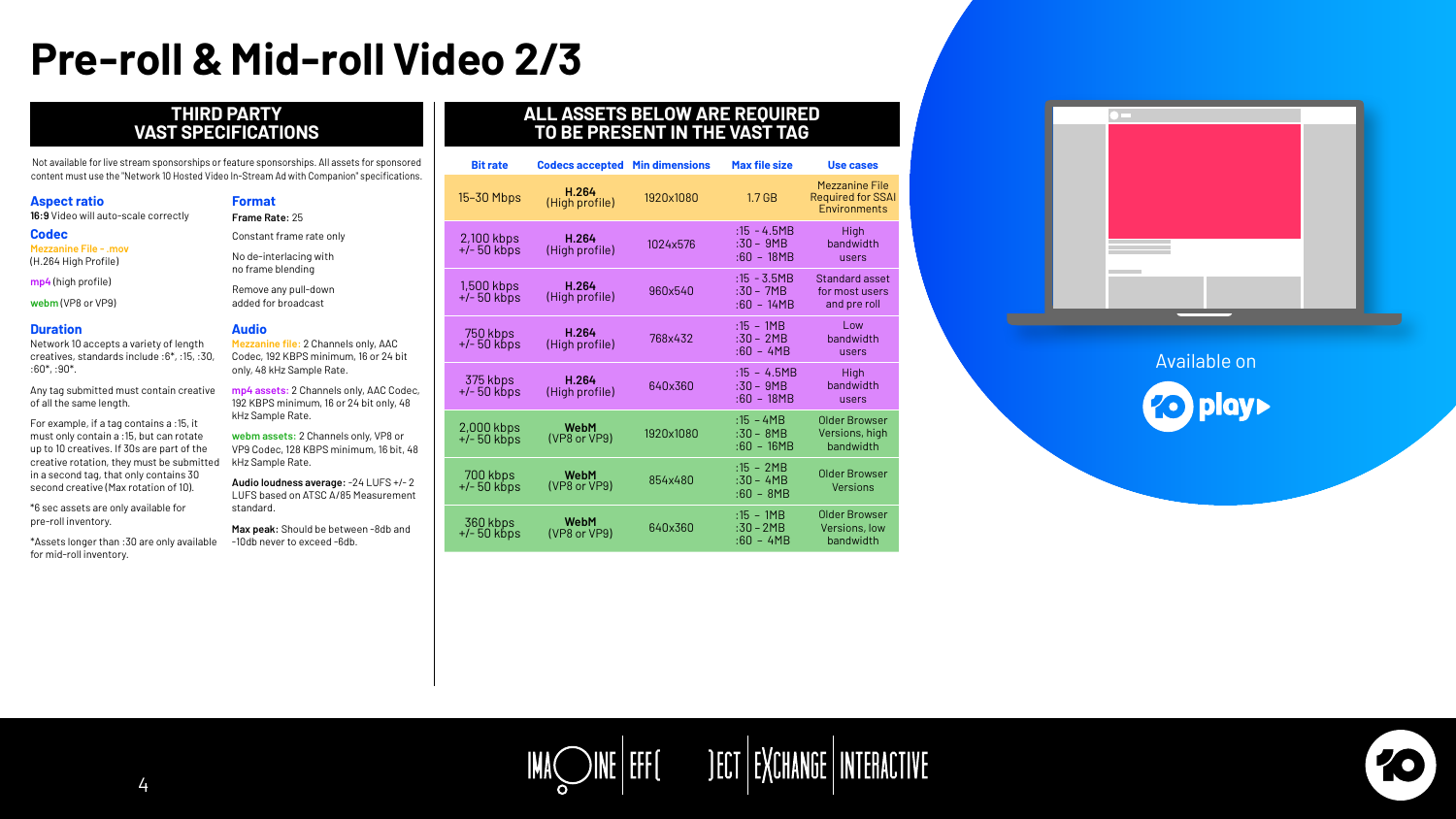# **Pre-roll & Mid-roll Video 3/3**

# **VPAID ASSETS** (DESKTOP ONLY)

# **IMPORTANT NOTES SPECIFIC TO VPAID**

# **IMPORTANT NOTES GENERAL TO THIRD PARTY SERVED ASSETS**

| <b>Bit rate</b>         | <b>Codecs accepted Min dimensions</b> |         | <b>Max file size</b>                      | Use cases                      |
|-------------------------|---------------------------------------|---------|-------------------------------------------|--------------------------------|
| 700 kbps<br>+/- 50 kbps | JavaScript only                       | 854x480 | $:15 - 2MB$<br>$:30 - 4MB$<br>$:60 - 8MB$ | Custom creative<br>development |

**Audio** – mp4 asset only.

2 Channels only, AAC Codec, 192 KBPS minimum,16 or 24 bit only, 48 kHz Sample Rate.

**Audio Loudness Average:** -24 LUFS +/- 2 LUFS based on ATSC A/85 Measurement standard.

**Max Peak:** Should be between -8db and -10db never to exceed -6db.

VPAID assets are only available for use in the desktop environment.

Network 10 only accepts JavaScript for VPAID asset. Flash assets are not supported.

**VAST 3.0** and **VAST 2.0** are supported; VAST 1.1 is not supported.

1 x 1 tracking tags are accepted for monitoring only (No JavaScript).

**"Fourth-party"** wrapping of a VAST tag or any billing pixel within it, is not allowed.

All tags must be **SSL compliant.** Client must provide https tags and assets (instead of http).

# Available onplay>

# IMAQ INE EFFE JECT EXCHANGE INTERACTIVE



Ad server **Creative ID required** in VAST XML.

Creatives in rotation should be limited to a **max of 10.**

Max file weight for odd length creative should follow sizing pattern based on the :15,:30, & :60 durations listed.

# **TRACKING**

# **SUBMISSION / DEADLINES**

#### **Tracking available**

Network 10 is able to run the full host of IAB tracking metrics, including but not limited to:

- Impressions
- Quartile Tracking: 25%, 50%, 75%, 100%
- Clicks
- Mute/Un-mute
- Full screen

### **Ad validation**

Blocking of video delivery is strictly prohibited by Network 10.

Viewability can only be tracked via Vendor integration and is desktop only.

1 x 1 tracking of viewability available. Measured via Google, based on MRC definition (50% pixels for 2 consecutive seconds).

#### **Submission instructions**

Please submit the VAST tag via e-mail to your Network 10 representative.



#### **Deadlines**

Network 10 requires that all creative be submitted **3-5 business days** prior to launch date.

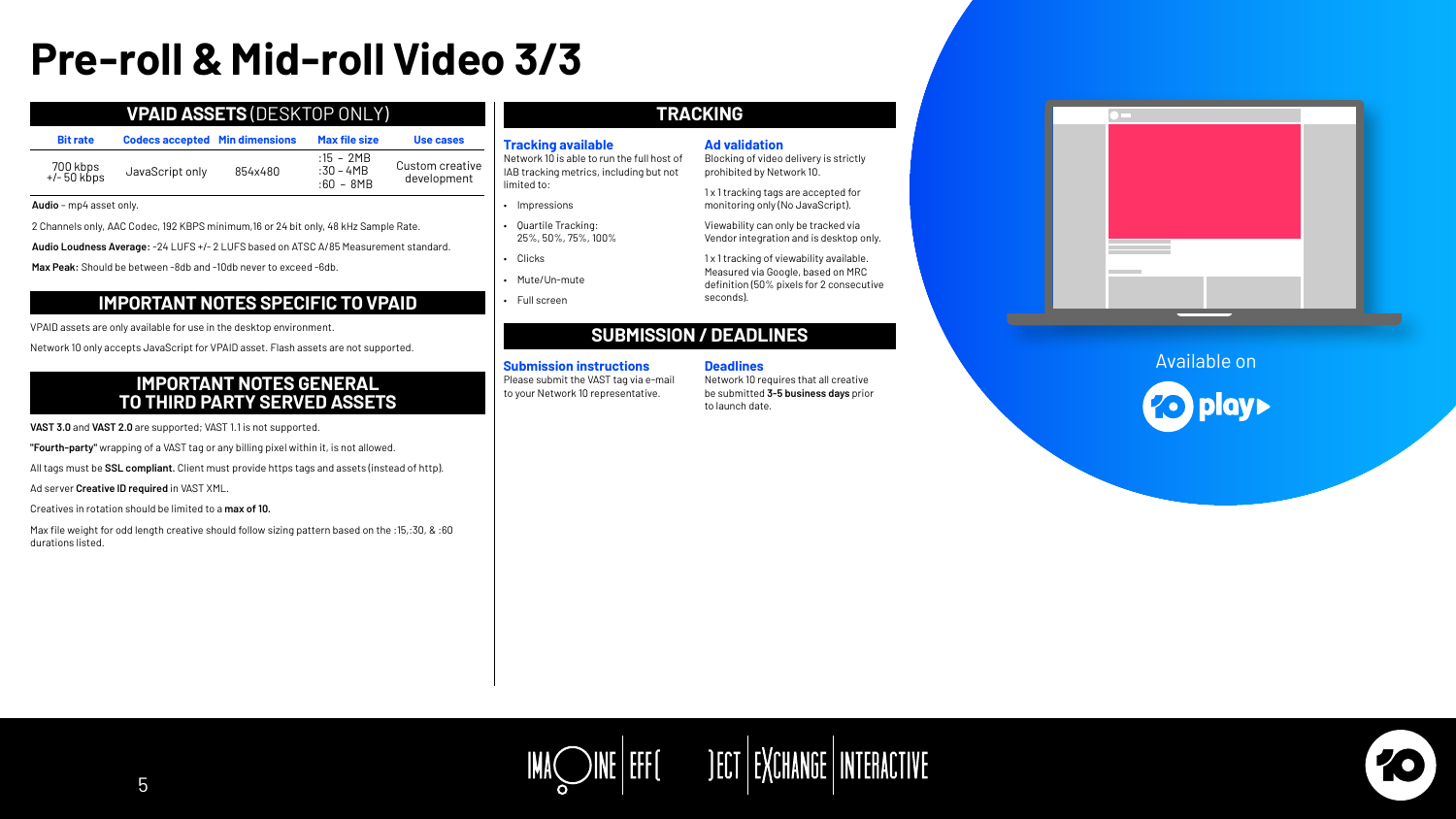# <span id="page-5-0"></span>**Standard Desktop Display**

# **THIRD PARTY AD BANNER**

# **SUBMISSION LEAD-TIME AND DELIVERY**

### **Accepted third party vendors**

### **All rich media banners must be third party served**

DoubleClick, Sizmek and Bonzai. All scripts must be secure and any tags received from vendors not approved by Network 10 may delay creative approval and overall campaign start.

- **1.** Max animation time of 15 seconds
- **2.** No continuous looping permitted
- **3.** We can accept a single 3rd party impression tag, and a single click tracking tag for each creative size.
- **4.** We do not allow Forth party "blocking" tags.

### **Timeline**

Creative must be provided a least **3 working days prior to campaign** commencement.

### **Late submissions**

Any late units may delay launch or affect total campaign delivery.

### **Further notes**

Files related to alcohol, wagering, competitions and promotions, pharmaceuticals or any material damaging the user experience will be subject to additional review by Network 10.



# **FIRST PARTY AD BANNER**

| <b>Asset</b> | <b>Dimensions</b>         | <b>Max File Size</b> | <b>File Format</b> |
|--------------|---------------------------|----------------------|--------------------|
| <b>Mrec</b>  | $300(w) \times 250(h)$ px | 80KB                 | JPG, GIF, PNG      |
| Leaderboard  | $728(w) \times 90(h)$ px  | <b>80KB</b>          | JPG, GIF, PNG      |



# $\mathsf{IMA}\underset{\sim}{\bigcirc} \mathsf{INE}\Big|\mathsf{EFF}[\hspace{1cm}] \mathsf{FHT}\Big|\mathsf{F}\mathsf{XCHANGE}\Big|\mathsf{INTERATIVE}\Big.$

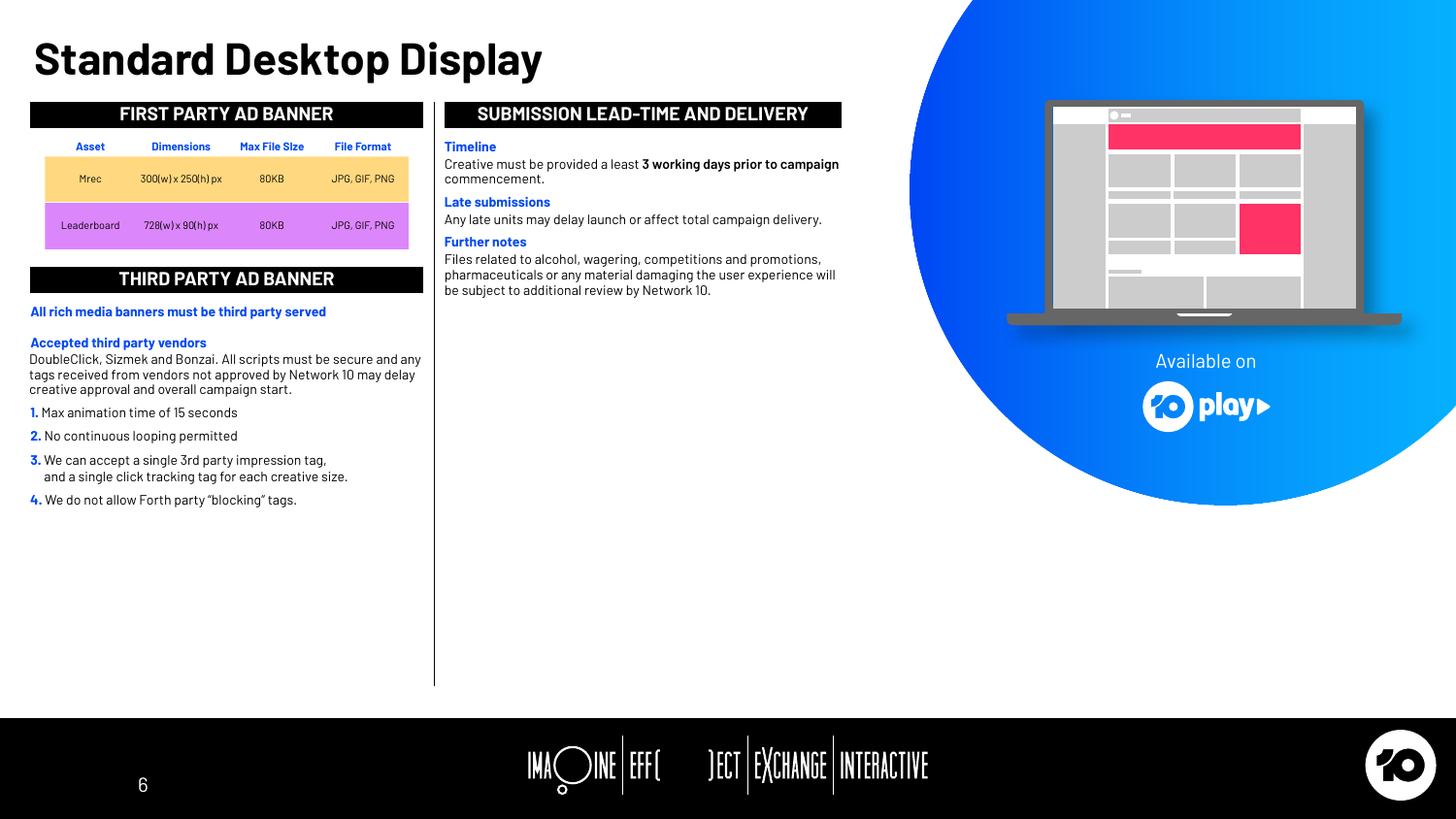# <span id="page-6-0"></span>**Standard Mobile Banner**

# **SUBMISSION LEAD-TIME AND DELIVERY**

### **Timeline**

Creative must be provided a least **3 working days prior to campaign** commencement.

### **Late submissions**

Any late units may delay launch or affect total campaign delivery.

### **Further notes**

Files related to alcohol, wagering, competitions and promotions, pharmaceuticals or any material damaging the user experience will be subject to additional review by Network 10.





# **FIRST PARTY AD BANNER**

7

| <b>Asset</b>          | <b>Dimensions</b>         | <b>Max File Size</b> | <b>File Format</b>   |
|-----------------------|---------------------------|----------------------|----------------------|
| <b>Mrec</b>           | $300(w) \times 250(h)$ px | <b>80KB</b>          | JPG, GIF, PNG        |
| Mobile<br>Leaderboard | $320(w) \times 50(h)$ px  | <b>80KB</b>          | <b>JPG, GIF, PNG</b> |

# **THIRD PARTY AD BANNER**

### **Accepted third party vendors**

### **All rich media banners must be third party served**

DoubleClick, Sizmek and Bonzai. All scripts must be secure and any tags received from vendors not approved by Network 10 may delay creative approval and overall campaign start.

- **1.** Max animation time of 15 seconds
- **2.** No continuous looping permitted

- **3.** We can accept a single 3rd party impression tag, and a single click tracking tag for each creative size.
- **4.** We do not allow Forth party "blocking" tags.

# Available on

# IMAQ INE EFF [ JECT EXCHANGE | INTERACTIVE

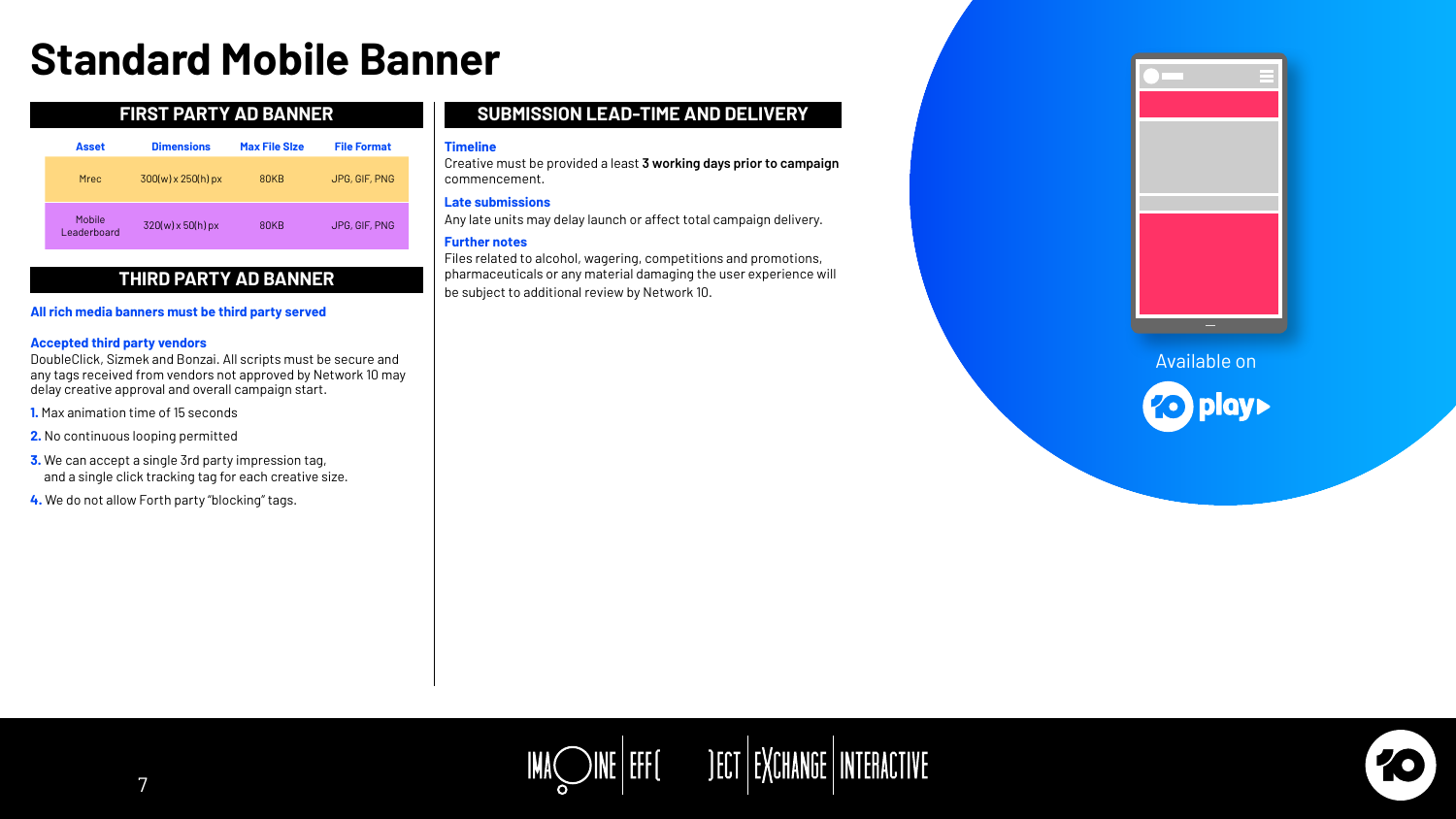# <span id="page-7-0"></span>**10 play Skins**

# **SUBMISSION LEAD-TIME AND DELIVERY**

# Available on

# IMAQ INE | EFF[ JECT | EXCHANGE | INTERACTIVE



Creative must be provided a least **3 working days prior to campaign** commencement.

# **Late submissions**

Any late units may delay launch or affect total campaign delivery.

# **Further notes**

Files related to alcohol, wagering, competitions and promotions, pharmaceuticals or any material damaging the user experience will be subject to additional review by Network 10.

# **\*\* Skins are designed for optimal viewing on Desktop \*\***

# **DIMENSIONS**

# The ad can only be served by Network 10. **The administer of the Served By Network 10.** Timeline

# **DESIGN TEMPLATES**

- **6.** On the canvas, by default, the publisher content space is 1000 pixels (10 play). Ad content within this space will not be shown on the ad. Please keep this space as white.
- **7.** The final skin should be exported as a single image (1636x1300 px)

Canvas: 1636x1300 px Dimension Skins: 318x1300 px (left) and 318x1300 px (right) Publisher content space: 1000 px File Format: JPG, PNG Max File Size: 100 Kb Safe Zone Messaging 136x700 px

# **Additional Instructions:**

- **1.** The creative should be designed in a way that the background should fill the whole 1636x1300 px area.
- **2.** Please provide Hex colour of the background.
- **3.** It is recommended to include a Fade to Transparent gradient 10px from the edge of side/bottom of the skins
- **4.** We can accept a single 3rd party impression tag, and a single click tracking tag for each creative size.

# **5. Cannot be Third Party Served**

**[PSD Template Link](https://drive.google.com/file/d/1eou80T4QGH-S8fpqwUsd3wlVNshWP9IC/view) [Sample file \(JPG\)](https://drive.google.com/file/d/1KYuPZuDO7MHF2Bvvfi6x1xU22hz2ukkK/view)**